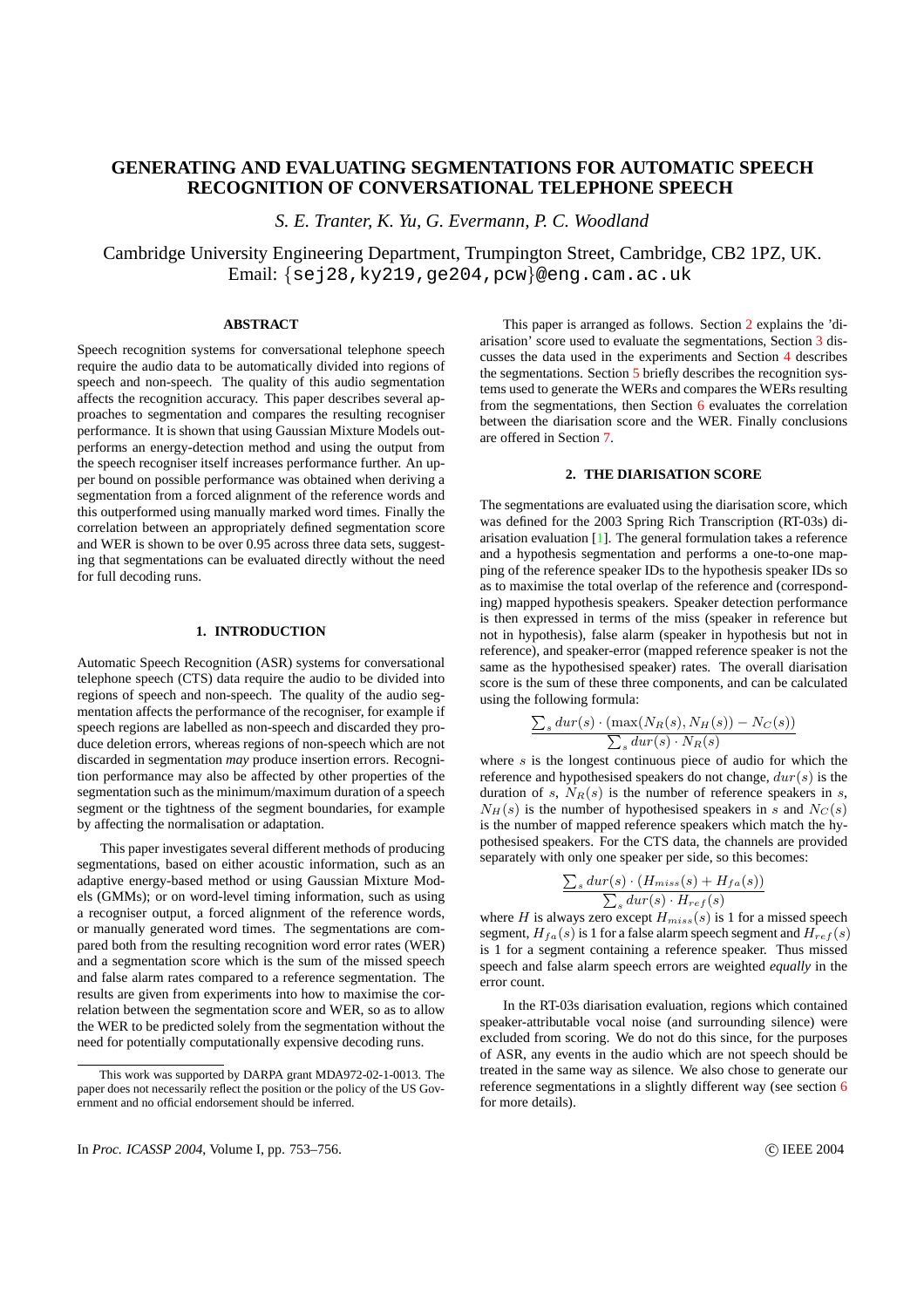#### **3. DATA USED IN EXPERIMENTS**

<span id="page-1-0"></span>The experiments reported in this paper were conducted on the development and evaluation data used in the English CTS RT-02 and RT-03 Rich Transcription evaluations.[2] The main data sets are the RT-02 evaluation data *(eval02)* consisting of 60 5-minute conversations, the December 2002 RT-03 dryrun data set *(dry03)* which is a 12 conversation subset of eval02, and the main RT-03 STT evaluation set *(eval03)* consisting of 72 5-minute conversations. The eval02 and eval03 sets are relati[ve](#page-3-0)ly large and provide more reliable results to be obtained, but the dry03 subset is also necessary since some transcriptions or segmentations were only available on this data. In particular, manually derived word times, which were initially used to derive the diarisation reference were only produced on the dry03 data set. Further details about the exact composition of the data sets can be found in [3].

#### **4. GENERATING SEGMENTATIONS**

The data must be segmented into speech and n[on-](#page-3-0)speech regions for recognition. The CUED RT-03 CTS recognition system used a segmentation based on the CUED RT-03s CTS diarisation system. This used GMMs to segment and label the audio as silence, male or female and ran in 0.05xRT. Two different model sets were built, one using Switchboard-I and II (phase 1 and 2) data, and the other using cellular (Switchboard-II phase 4) data. Approximately 3 hours of training data was used for each model and the silence model contained 128 mixture components, whilst the male and female models both contained 256. A Viterbi decoder was used to find the most likely sequence of GMMs, ensuring only a single gender and dataset per side were postulated. An insertion penalty was used to prevent rapid oscillation between models. Each side was processed independently, so no cross-channel modelling such as that used by BBN [4] was performed, although experiments suggest that the standard of the CUED and BBN CTS RT-03 segmentations is similar. Further details are given in [3].

Additional segmentations were generated in the following ways

- **CUED Pre-ASR:** T[his](#page-3-0) includes the GMM based system described above, and a number of similar systems with slight variations in training data, models and/or p[ara](#page-3-0)meters.
- **CUED Post-ASR:** The word times output by the speech recogniser are used to define the regions of speech. The primary run, Post-ASR-full, used the CUED RT-03 187xRT CTS recogniser [5] to generate the word times. A contrast run, Post-ASR-fast using the CUED RT-02-based 10xRT recogniser described in section 5 to generate the word times is also provided.
- **Baselines:** These are t[he](#page-3-0) two baseline segmentations, rt02base and rt03base, provided by MIT-LL for the Rich Transcription evaluations [2]. They use an adaptive energy-based detector [6] and differ considerably in quality.
- **CUED FA:** A forced alignment of the reference words to the audio is performed and the resulting word times used to define the regions of sp[ee](#page-3-0)ch.
- **Manual wor[d t](#page-3-0)imes:** For the Dec 2002 dryrun 12-side subset of the eval02 data, manually produced word times were provided, which were used to define the regions of speech. Non-lexical tokens were ignored.

These initial segmentations were refined by having segments of silence which were less than a certain critical length relabelled as speech (smoothing) and where applicable, the boundaries of speech segments expanded (padding). The smoothing and padding parameters for diarisation scoring were chosen so as to match those used when generating the reference file. It was found empirically that using 0.6s smoothing and 0.2s padding resulted in the lowest WER on the dry03 data, giving a 7.2% relative gain over the case of no smoothing or padding [3]. Therefore when the segmentations are used as input to the speech recogniser, 0.6s smoothing and 0.2s padding are added unless otherwise stated.

### **5. GENERATING [W](#page-3-0)ORD ERROR RATES**

The recognition system used in this paper to measure the effect of different segmentations on recognition accuracy is based on the 2002 CUED 10xRT CTS system developed for the RT-02 STT evaluation [7]. The acoustic models were improved but the system structure was unchanged. The system uses cross-word triphone models and a fourgram language model with a 54k dictionary. The acoustic features were based on PLP analysis and normalised using VTLN.

The sy[ste](#page-3-0)m operates in three passes. The initial pass uses relatively simple models to generate a transcription for use as supervision in the estimation of VTLN warp factors and global MLLR adaptation transforms. The following two passes use models trained using Minimum Phone Error Estimation and employ a global HLDA transform in the feature extraction. The second pass generates lattices which are then rescored in the final stage using models adapted using 2 MLLR speech transforms per speaker.

In an additional experiment the more sophisticated 2003 CUED 10xRT system [8] was used on the eval03 data. This system employs two separate acoustic model sets in separate branches of the final rescoring stage whose outputs are combined. One model set was trained using Speaker Adaptive Training and the other employs a single pronunciation dictionary (SPron). All models were trained using [MP](#page-3-0)E and used HLDA. Adaptation was performed using lattice-based MLLR and full-variance transforms.

The WERs for the segmentations described in section 4 on the eval02 and dry03 subset, and the eval03 data are given in Table 1 along with that from using the (manually defined) segmentation used in ASR scoring (the STM file) with no *additional* smoothing or padding. These results show that the GMM-based pre-ASR segmentation consistently outperforms the energy-based baseline segmentations and the post-ASR segmentation outperforms the pr[e-](#page-2-0)ASR segmentation on the eval02 and eval03 data sets, showing that segmentations can be improved using the ASR output. (Since the dry03 subset data set is only a fifth of the eval02 data set, the WER numbers are more reliable on the latter).

It is also interesting to note that the segmentation derived from the CUED forced alignment times consistently provide the best WER results, outperforming the segmentation derived from the manually marked word times on the dry03 subset, and the manually defined STM segmentation on all three data sets. This may be down to a system interaction effect, but suggests that to get an upper bound on segmentation performance, or to predict the WER of a CUED recognition system from just comparing segmentations, the reference segmentation should be derived from the CUED forced alignment times.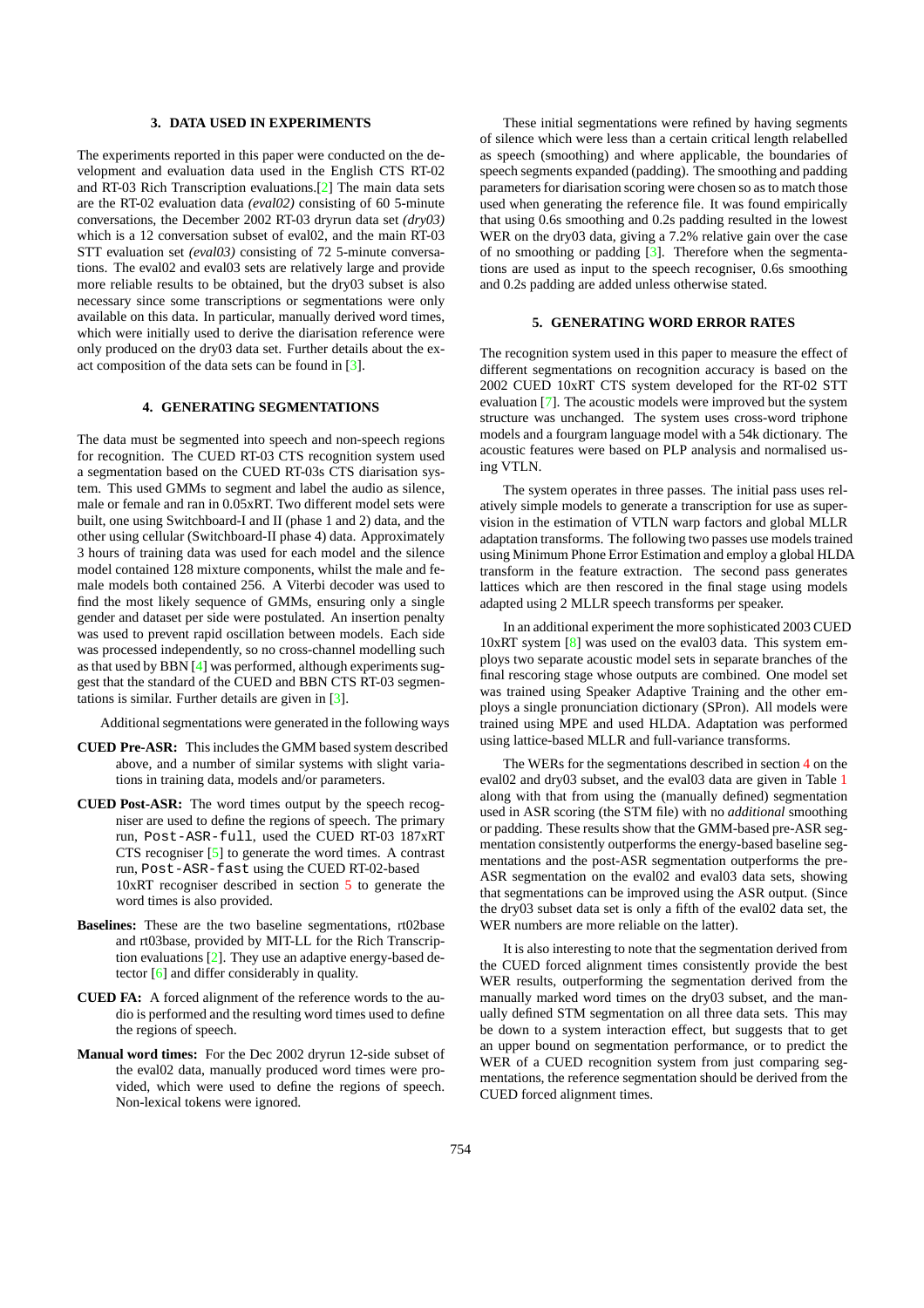<span id="page-2-0"></span>

| System                    | $\frac{drv}{03}$ | eval <sub>02</sub> | eval <sub>03</sub> |        |
|---------------------------|------------------|--------------------|--------------------|--------|
| <b>BASELINE</b> rt02base  | 29.5             | 29.2               | 27.1               | (22.8) |
| <b>BASELINE</b> rt03base  | 28.3             | 28.0               | 26.7               | (22.4) |
| <b>CUED Pre-ASR</b>       | 28.1             | 27.3               | 26.3               | (22.2) |
| <b>CUED Post-ASR-fast</b> | 28.0             | 27.2               | 26.2               | (22.0) |
| <b>CUED Post-ASR-full</b> | 28.2             | 27.1               | 26.0               | (22.0) |
| <b>CUED FA word times</b> | 27.4             | 26.2               | 25.4               | (21.3) |
| Manual word times         | 27.8             |                    |                    | $-$    |
| STM (unknown smth/pad)    | 27.7             | 26.7               | 25.6               | .6)    |

**Table 1**. Word Error Rates using different segmentations for CTS data. Numbers in parenthesis are from using the RT-03 based recogniser.

# **6. THE CORRELATION BETWEEN DIARISATION SCORE AND WER**

The quality of the segmentation clearly affects the quality of the recogniser output and thus the WER. Ideally we would like to be able to predict the WER directly from the segmentation, so as to allow different segmentation configurations to be tried without needing to perform a (computationally expensive) full decode for every case. The diarisation score offers a way of measuring segmentation performance by summing the missed speech and false alarm speech giving equal weighting to both. This does not therefore reflect the commonly held view that for ASR segmentations the missed speech is more important than the false alarm speech, since the latter is recoverable for example by matching a silence acoustic model. However, it offers an unbiased comparison of two segmentations in that the numerator of the error score is independent of which file is the reference and which the hypothesis.

In order to investigate the correlation between the diarisation score and the WER, 16 segmentations were made on the dry03 data subset. These were derived from 10 CUED Pre-ASR runs, 2 CUED Post-ASR runs, 2 Baseline runs, the CUED forced alignment word times and the manual word times. A diarisation reference was generated from the manual word times using 0.6s smoothing, and diarisation scores of the (similarly smoothed) segmentations were calculated. Segmentations were similarly made on the eval02 data for all cases except for the manual word times (which were only available on the dry03 subset). The WER was then found using the RT-02 based recogniser described in section 5 on the dry03 data and the eval02 superset after adding an additional 0.2s padding to the (smoothed) segmentations. The results are illustrated in Figure 1.

It was noted in section 5 that the CUED-FA derived segm[en](#page-1-0)tation gave a lower WER than using the manual times possibly due to a system interaction effect, and thus it may be more appropriate to use the CUED-FA times to derive the diarisation reference when trying to use the diarisation score to predict the WER of a CUED recogniser. To inv[est](#page-1-0)igate this more carefully, the diarisation scores were recalculated using a reference derived from the CUED forced alignment word times. The results are illustrated in Figure 2. The correlation coefficients between the diarisation scores and the word error rates are given in Table 2.

The results show there is a strong correlation between the diarisation scores and the subsequent WERs of the system, and this correlation is highest when the diarisation reference is derived from the CUED forced alignment word times. In particular, the correlation between the diarisation score and the WER on the dry03 data



**Fig. 1**. Relationship between diarisation score on dry03 data and WER on eval02 and dry03 data. The dashed line shows the division between the two data sets. The manual word times were used to derive the diarisation reference.



**Fig. 2**. Relationship between diarisation score on dry03 data and WER on eval02 and dry03 data. The dashed line shows the division between the two data sets. The CUED forced alignment word times for the dry03 data were used to derive the diarisation reference.

|             | <b>DIARY</b> | <b>DIARY</b> | <b>WER</b>       | <b>WER</b>         |
|-------------|--------------|--------------|------------------|--------------------|
|             | Manual Ref   | FA Ref       | $\frac{dry03}{}$ | eval <sub>02</sub> |
| DIARY(Man)  | 1.00         | 0.94         | 0.90             | 0.93               |
| DIARY(FA)   |              | 1.00         | 0.98             | 0.98               |
| WER(dry03)  |              |              | 1.00             | 0.94               |
| WER(eval02) |              |              |                  | 1.00               |

**Table 2**. Correlation Coefficients for predicting the eval02 WER from the dry03 subset

rises from 0.90 to 0.98, and that between the dry03 data diarisation score and the WER on the eval02 superset rises from 0.93 to 0.98. This is very encouraging, given that the correlation between the WERs themselves on the two sets is only 0.94. This suggests that predicting the WER on the eval02 superset of data using just the dry03 subset, can be done with as much confidence using the diarisation score as the WER, so new segmentations can be tested without the need for computationally expensive decoding runs.